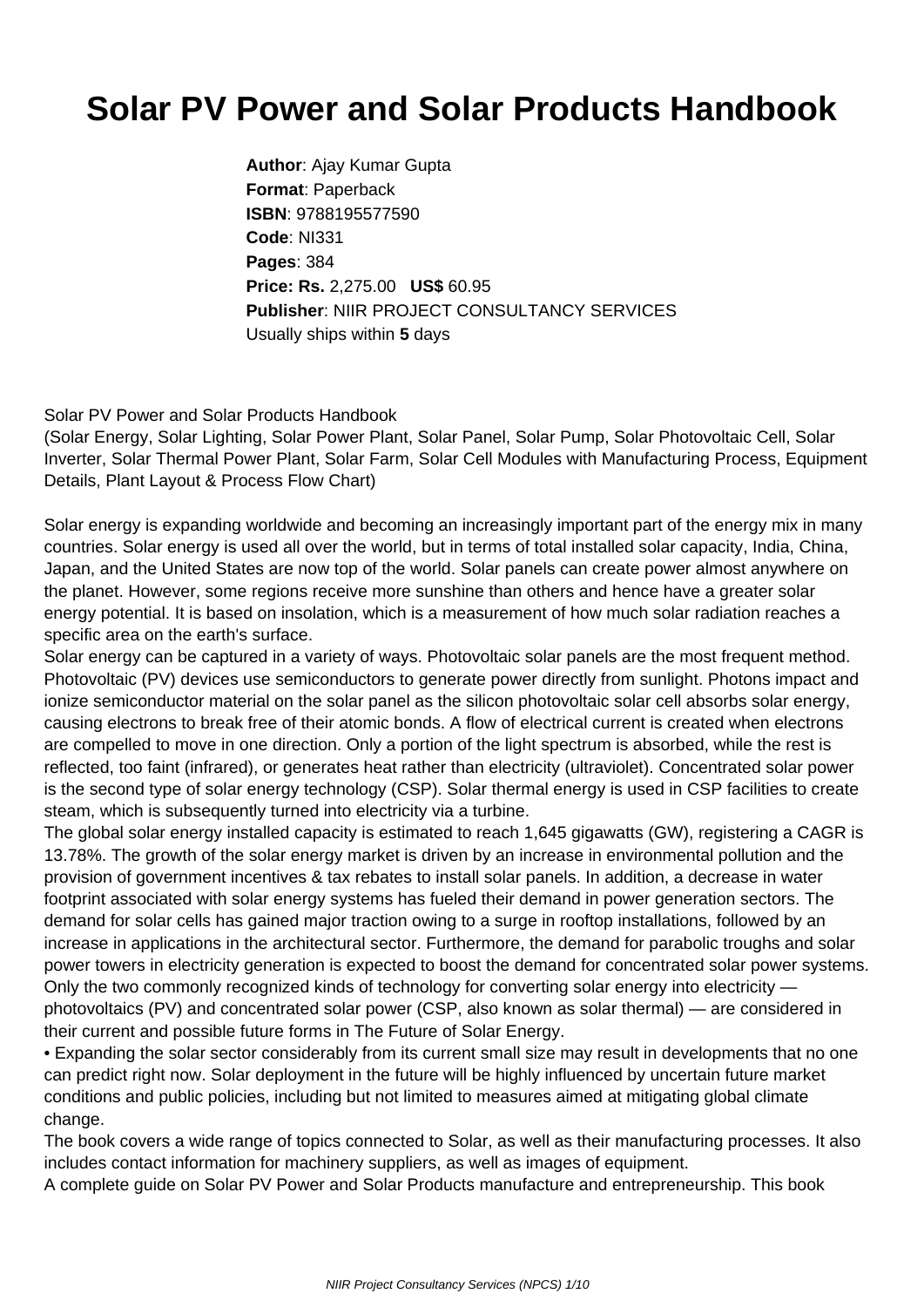serves as a one-stop-shop for everything you need to know about the Solar, which is ripe with opportunities for manufacturers, merchants, and entrepreneurs. This is the only book that covers Solar PV Power and Solar Products in depth. From concept through equipment procurement, it is a veritable feast of how-to information.

## **Contents**

- 1. INTRODUCTION
- 1.1 Photovoltaics Basics
- 1.1.1 Solar Photovoltaic Technology
- 1.1.2 PV Cells
- 1.1.3 Solar Photovoltaic System Design
- 1.1.4 Solar Performance and Efficiency
- 1.2 Concentrating Solar-Thermal Power Basics
- 1.3 The Future of Solar
- 2. PROCESS TO START A SOLAR ENERGY BUSINESS
- 2.1 Creating a Business Plan
- 2.2 Market Research
- 2.3 Legalising Business
- 2.4 Acquainted with Government's Electricity Department
- 2.5 Finalizing Location
- 2.6 Financial Actions
- 2.7 Hiring Workers
- 3. SOLAR ENERGY
- 3.1 Potential
- 3.2 Thermal Energy
- Water Heating
- Heating, Cooling and Ventilation
- Cooking
- Process Heat
- Water Treatment
- Molten Salt Technology
- 3.3 Electricity Generation
- Photovoltaic
- Concentrated Solar Power
- 3.4 Other Applications
- 3.5 Architecture and Urban Planning
- 3.6 Agriculture and Horticulture
- 3.7 Transport
- 3.8 Fuel Production
- 3.9 Energy Storage Methods
- 3.10 Development, Deployment and Economics
- 4. PHOTOVOLTAIC SYSTEMS
- 4.1 Functioning of the Photovoltaic Cells
- 4.2 Types of Solar Photovoltaic Cells
- 4.2.1 Amorphous Silicon (a Si)
- 4.2.2 Cadmium Tellurium (CdTe)
- 4.2.3 Copper Indium Gallium Selenide (CIS, CIGS)
- 4.2.4 Thermo Sensitive Solar Cells and Other Organ Cells (DSC)
- 4.2.5 Energy Depreciation of Photovoltaic Cells
- 4.2.6 Photovoltaic System Types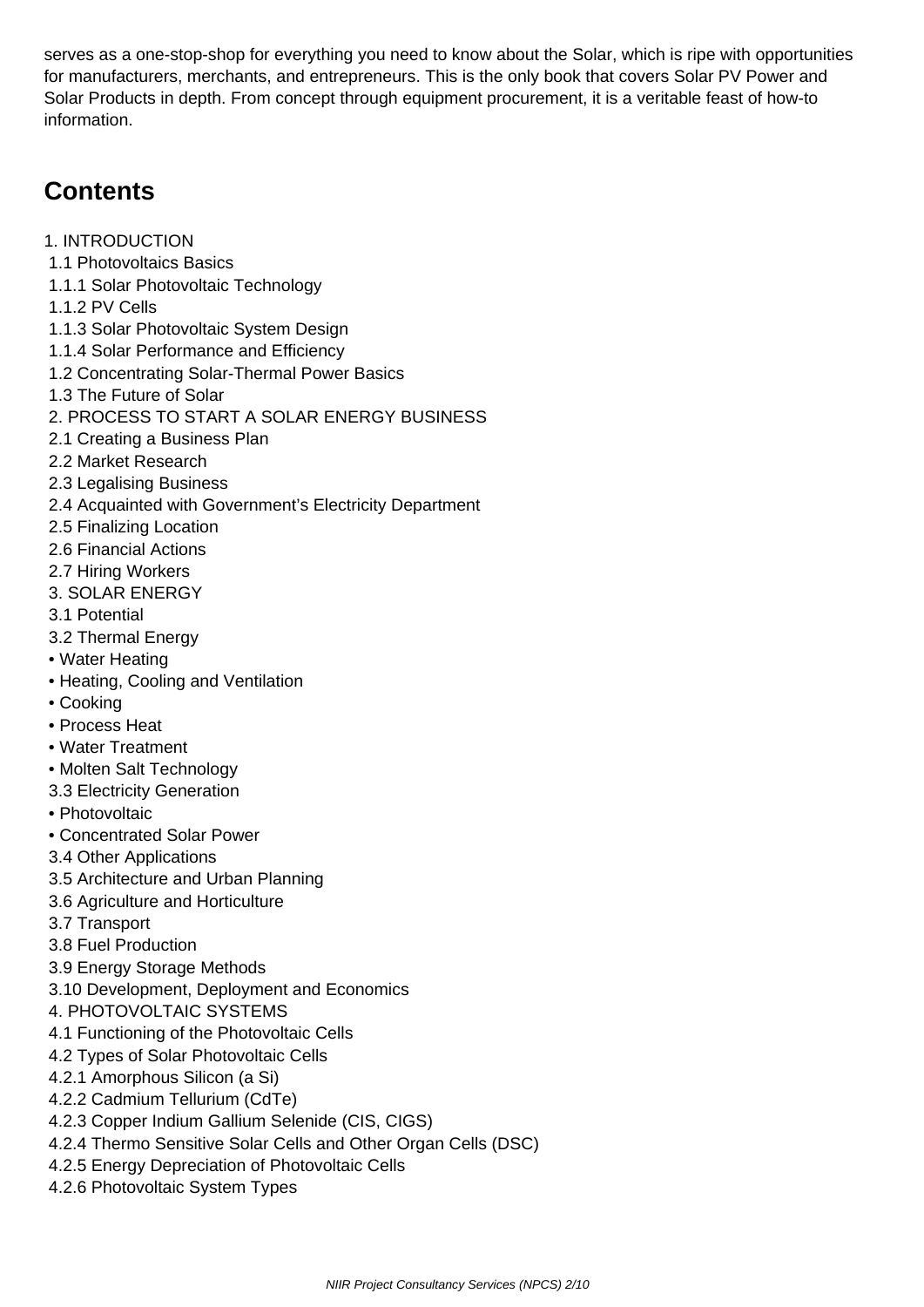- 4.3 Network Connected Solar Power Plants (Farms)
- 4.4 Standalone Systems (Off Grid) or Isolated Systems
- 4.5 Hybrid Systems
- 4.6 Independent Systems for Economic Purposes
- 4.7 Solar Radiation
- 4.8 Legislative and Institutional Framework for Producing
- of Electric Energy from RES
- 4.9 New Solar Photovoltaic Panel Technologies and Development Possibilities
- 4.9.1 Concentrating Photovoltaic Systems
- 4.9.2 Carbon Nanotube (CNT)
- 5. SOLAR PHOTOVOLTAIC (PV) SYSTEM COMPONENTS
- 5.1 Introduction
- 5.2 Matching Module to Load
- 5.3 Solar Module
- 5.4 Solar Array
- 5.5 Combiner Box
- 5.6 PV Disconnect
- 5.7 Charge Controller
- 5.8 Battery
- 5.9 Battery Banks
- 5.10 Inverters
- 5.11 AC Disconnect Switch
- 5.12 AC Breaker Panel
- 5.13 System Metering
- 5.14 Conclusion
- 6. DESIGN AND SIZING OF SOLAR PHOTOVOTAIC SYSTEMS
- 6.1 Benefits
- 7. SOLAR LIGHTING SCENARIO
- 8. SOLAR POWER PLANT
- 8.1 Photo Voltaic (PV) Principle
- 8.2 Benefits
- 8.3 Components of Solar Power Plant
- 8.3.1 Photovoltaic (PV) Panel
- 8.3.2 Inverter
- 8.3.3 Energy Storage Devices
- 8.3.4 Charge Controller
- 8.3.5 System Balancing Component
- 8.3.6 Blocking Diode
- 8.3.7 Voltage Regulator
- 8.3.8 Performance of Solar Cell
- 8.4 Solar Cell Efficiency
- 8.5 Factors Affecting the Efficiency of Solar Cells
- 8.5.1 Temperature
- 8.5.2 Sun Intensity
- 8.5.3 Solar Shading
- 8.5.4 Reflection
- 8.6 Types of Solar Power Plant
- 8.7 Direct-Coupled Standalone System
- 8.8 Standalone System with Battery Storage
- 8.9 Standalone System with Battery and Charge **Controller**
- 8.10 Standalone System with AC and DC Loads
- 8.11 Hybrid Standalone System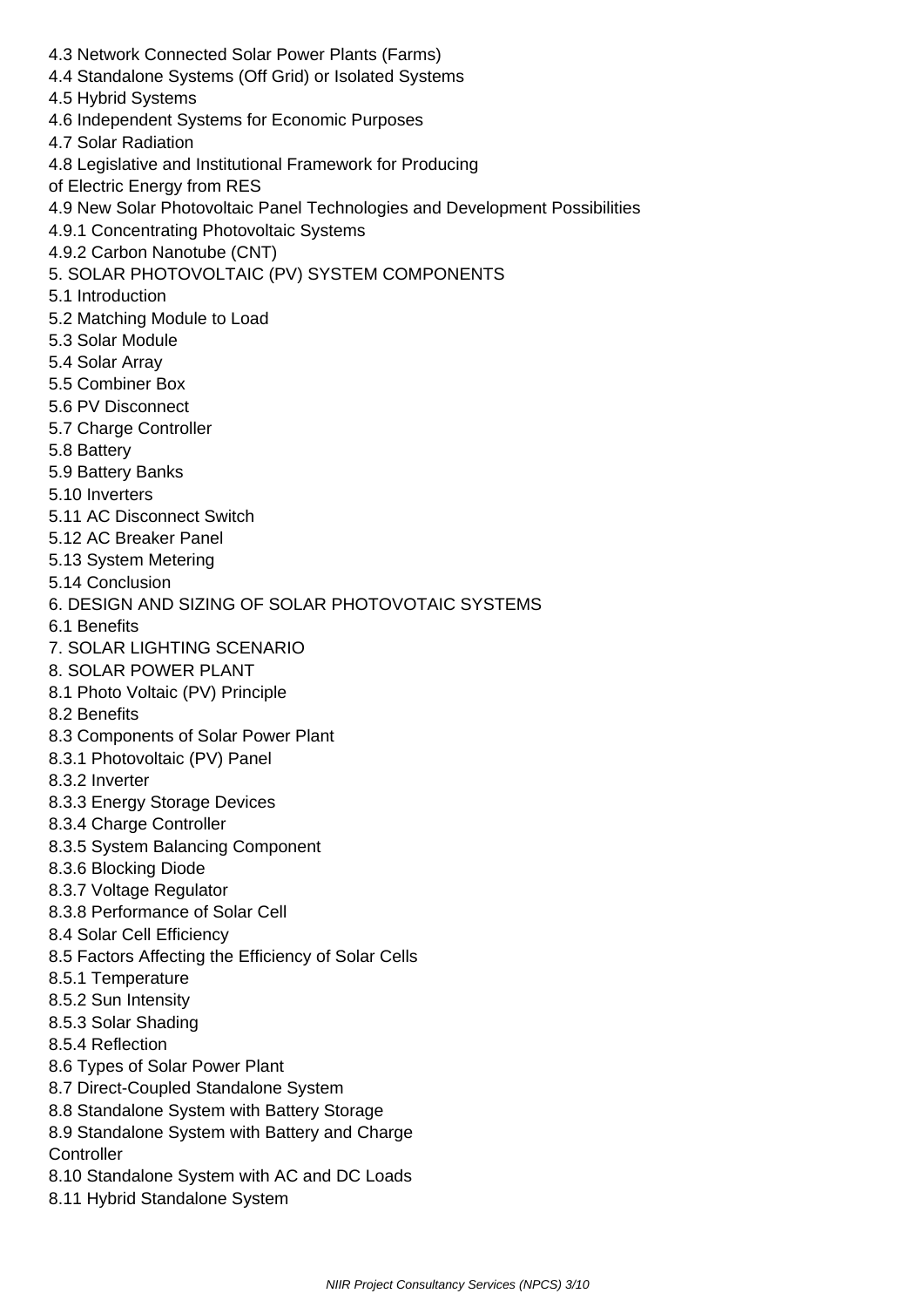8.12 Grid-Connected System

8.13 Classification of Solar Power Plants (PV Power

- Plants)
- 8.14 Advantages
- 8.15 Disadvantages
- 8.16 How Solar Power Plant Works?
- 8.17 Working of Photovoltaic Plant
- 8.17.1 Parabolic Troughs
- 8.17.2 Solar Power Tower
- 8.17.3 Solar Pond
- 8.17.4 Efficiency of Solar Power Plant
- 9. SOLAR PANEL
- 9.1 Theory and Construction
- 9.1.1 Arrays of PV Modules
- 9.1.2 Smart Solar Modules
- 9.1.3 Module Interconnection
- 9.1.4 Concentrator
- 9.1.5 Mounting and Tracking
- 9.1.6 Tracking
- 9.1.7 Inverters
- 9.1.8 Connectors
- 9.2 Efficiency
- 9.2.1 Radiation-Dependent Efficiency
- 9.2.2 Aluminum Nanocylinders
- 9.3 Technology
- 9.3.1 Thin Film
- 9.4 Performance and Degradation
- 9.5 Maintenance
- 9.6 Waste and Recycling
- 9.7 Production
- 9.8 Applications
- 9.9 Limitations
- 9.9.1 Impact on Electricity Network
- 9.9.2 Implication onto Electricity Bill Management and
- Energy Investment
- 9.10 How do Solar Panels Work
- 9.11 Benefits
- 9.12 Types
- 9.13 First Generation Solar Panels
- 9.13.1 Monocrystalline Solar Panels (Mono-SI)
- 9.13.2 Polycrystalline Solar Panels (Poly-SI)
- 9.14 Second Generation Solar Panels
- 9.14.1 Amorphous Silicon Solar Cell (A-Si)
- 9.14.2 Thin-Film Solar Cells (TFSC)
- 9.15 Third Generation Solar Cells
- 9.15.1 Biohybrid Solar Cell
- 9.15.2 Concentrated PV Cell (CVP and HCVP)
- 9.15.3 Cadmium Telluride Solar Cell (CdTe)
- 9.16 Advantages
- 9.17 Disadvantages
- 9.18 What are Solar Panels Made of?
- 9.19 Solar Panel Production
- 9.20 Equipments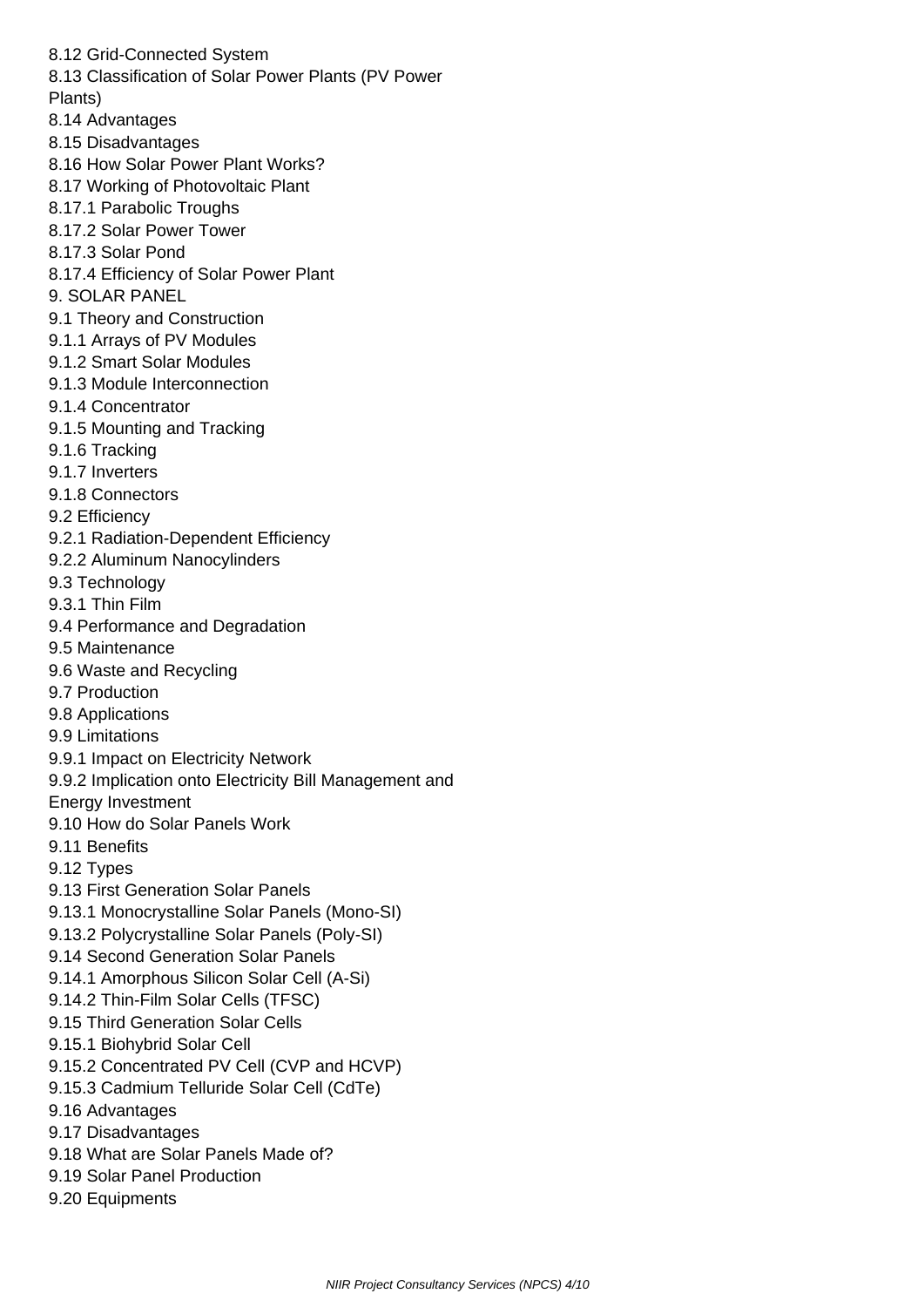- 9.20.1 Stringer Machine
- 9.20.2 Automatic Station with Conveyor Belts for Manual Bussing or Automatic Bussing Machine
- 9.20.3 Electroluminescence Test
- 9.20.4 Laminator with Buffers
- 9.20.5 Automatic Framing Machine
- 9.20.6 Automatic Silicone Dispenser
- 9.20.7 Eva and Back sheet Cutting Machine
- 9.20.8 Solar Simulator
- 9.21 Accessories
- 9.21.1 Ribbon Cutting Machine
- 9.21.2 String Reparation Table
- 9.21.3 Light and Inspection Mirror Tables
- 9.21.4 Support and Transport Tables
- 10. SOLAR PUMP
- 10.1 Introduction
- 10.2 Advantages of Solar Pump
- 10.3 System Types and Configurations
- 10.4 How the Electric Pump is Powered?
- 10.5 Type of Water Pump Systems
- 10.5.1 Borehole/Well Pump (Submersible Pump)
- 10.5.2 Surface Pump
- 10.5.3 Floating Pump
- 10.6 Types of Pumps
- 10.6.1 Roto-Dynamic
- 10.6.2 Positive Displacement
- 10.7 Designing and Selecting a Solar Water Pumping System-Summary
- 10.8 Determine Where the Solar Array will be Located
- 10.9 Determine Where the Pump will be Located
- 10.9.1 Location of Borehole or Well Pump
- 10.9.2 Location of Surface Pump
- 10.10 Determining Length of Cables Required
- 10.11 Determine Where and How the Water will be Stored
- 10.12 Measure the Static Head for the Site
- 10.12.1 Calculating Static Head- Borehole/Well Pump
- 10.12.2 Calculating Static Head-Surface Pump
- 10.13 Measure the Distance Between Water Source and the Location where Water is Pumped
- 10.13.1 Borehole/Well Pump
- 10.13.2 Surface Pump for the Surface Pump there will be
- Two Water Pipes
- 10.14 Benefits of Solar Pump
- 10.15 Solar Pump Advantages
- 10.16 Solar Pump Disadvantages
- 10.17 Technologies in Solar Water Pump
- 10.17.1 On-Grid Solar Pump
- 10.17.2 Hybrid Solar Pump
- 10.17.3 Solar Pump VFD Drive
- 10.18 Components of a Solar PV Water Pumping System
- 10.18.1 Solar Array
- 10.18.2 Pump Controller
- 10.19 Locating and Mounting the Controller
- 10.19.1 Electric Motor
- 10.20 Installation of Solar PV Water Pumping System
- 10.20.1 Solar PV Array Installation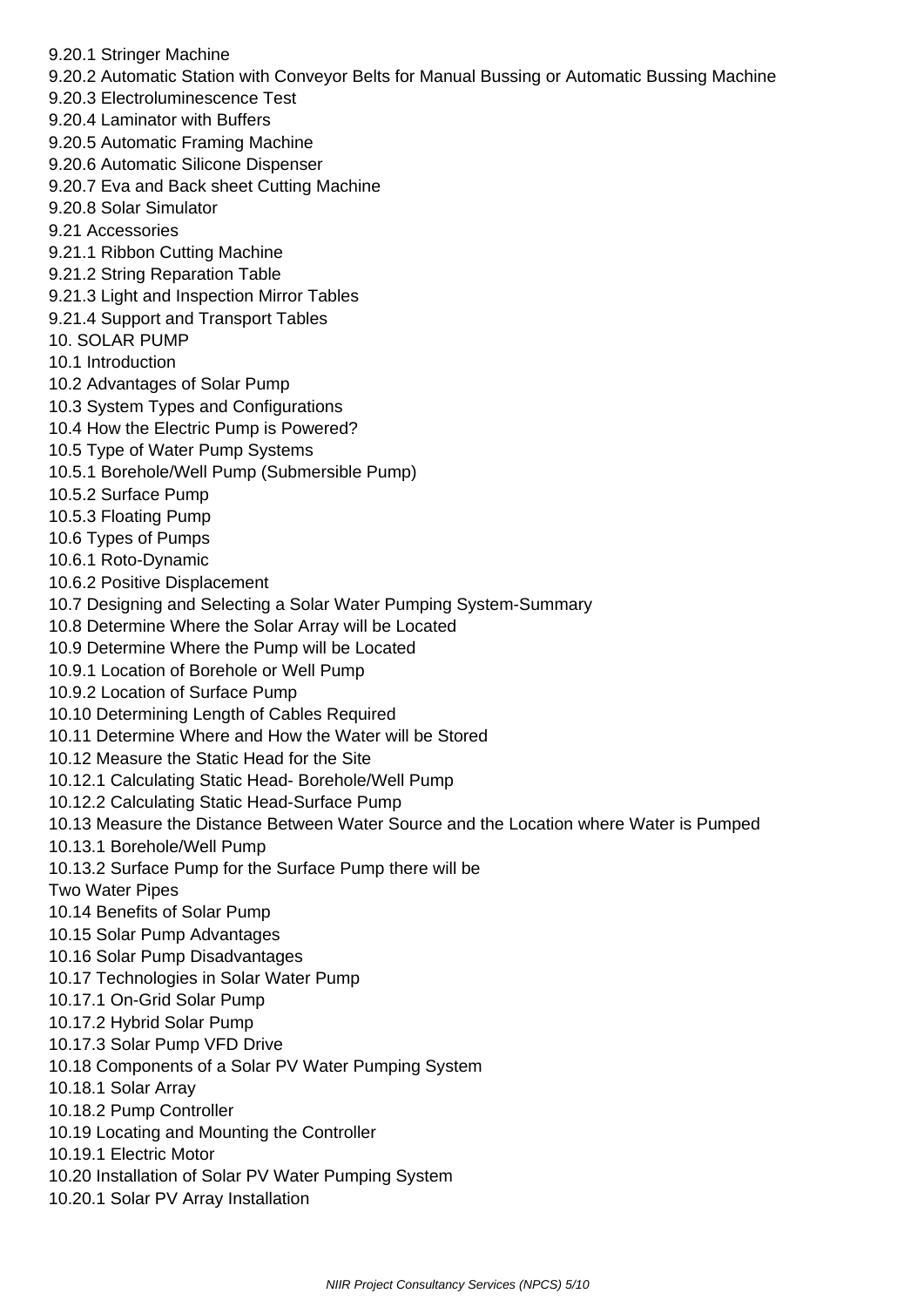10.20.2 Controller Installation 10.20.3 Motor and Pump Installation 11. SOLAR CELL 11.1 Solar Cell Structure and Operation 11.2 Uses 11.2.1 Space 11.2.2 Solar Powered Vehicles 11.3 Applications 11.3.1 Cells, Modules, Panels and Systems 11.4 Subsidies and Grid Parity 11.5 Theory 11.6 Efficiency 11.7 Materials 11.7.1 Crystalline Silicon 11.7.2 Thin Film 11.7.3 Multijunction Cells 11.8 Research in Solar Cells 11.8.1 Perovskite Solar Cells 11.8.2 Bifacial Solar Cells 11.8.3 Intermediate Band 11.8.4 Liquid Inks 11.8.5 Upconversion and Downconversion 11.8.6 Light-Absorbing Dyes 11.8.7 Quantum Dots 11.8.8 Organic/Polymer Solar Cells 11.8.9 Adaptive Cells 11.8.10 Surface Texturing 11.8.11 Encapsulation 11.8.12 Autonomous Maintenance 11.9 Manufacture 11.10 Recycling 11.11 How a Solar Cell Works 12. SOLAR PV CELL CONSTRUCTION 12.1 How Are Silicon PV Cells Made? 12.2 Basic Steps to Produce Monocrystalline PV Cells 12.3 P-Type Vs N-Type Solar Cells 12.4 P-Type Solar Cells 12.5 N-Type Solar Cells 12.5.1 Advantages of N-Type 12.6 Cost Vs Efficiency 12.7 Heterojunction Solar Cells 12.8 N-Type TOPCon Solar Cells 13. SOLAR INVERTERS 13.1 Classification 13.2 Maximum Power Point Tracking 13.3 Solar Micro-Inverters 13.4 Grid Tied Solar Inverters 13.5 Solar Pumping Inverters 13.6 Types of Solar Inverter 13.7 Advantage 13.8 Working of Solar Inverter 13.9 Solar Inverter Design 13.10 Solar Inverter Circuit Diagram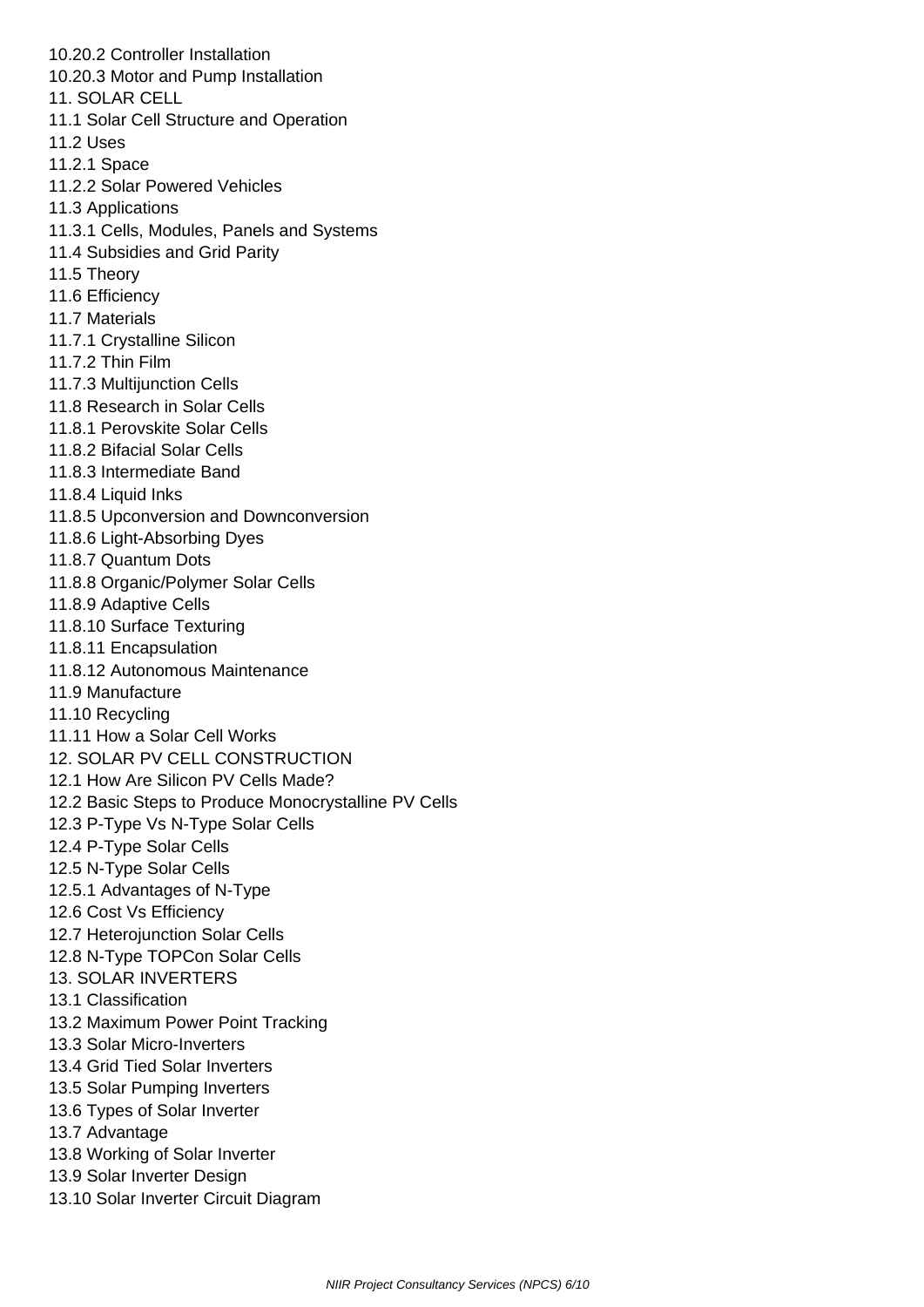13.11 Solar Inverter Advantages 13.12 Solar Inverter Disadvantages 13.13 How is it Beneficial? 14. SOLAR THERMAL POWER PLANT 14.1 How to Work 14.2 Adavntages 14.3 Disadvantages 14.4 Types of Plants 14.4.1 Parabolic Troughs 14.4.2 Parabolic Dishes 14.4.3 Solar Towers 14.5 Benefits and Drawbacks 14.6 Details of Field Installations 14.6.1 Solar Fields 14.6.2 Heat Exchanger 14.6.3 Power Block 14.6.4 Weather Station 14.7 Civil Structures and Other Supporting Infrastructure 14.7.1 Piping and Other Supporting Installations 14.8 Testing Facility 15. SOLAR CHARGE CONTROLLER 15.1 Features 15.2 Characteristics 15.3 Naming Rules of Controller Models 15.4 Applications 15.4.1 PWM Solar Charge Controller 15.4.2 MPPT Solar Charge Controller 15.5 Types of Charge Controller 15.6 Proposed System 15.7 Maximum Power Point Tracking Technology 15.8 Development of Controller 15.9 Simulink Model and Results 15.10 Battery Charging Stage 15.10.1 Bulk Charging 15.10.2 Constant Charging 15.10.3 Float Charging 15.11 Maximum Power Tracking Solar Charge Controller Using Microcontroller 15.12 Microcontroller based Maximum Power Tracking Solar Charge Controller 15.12.1 Solar Panel 15.12.2 Sensors 15.12.3 DC-to-DC Converter 15.12.4 Microcontroller 15.12.5 Battery 15.12.6 Inverter 15.12.7 RS485 Interface 15.13 Working of a Maximum Power Tracking Solar Charge Controller 16. SOLAR LED STREET LIGHT 16.1 Basic Components 16.2 Operation Principle 16.3 Applications 16.4 The Main Concept of the New System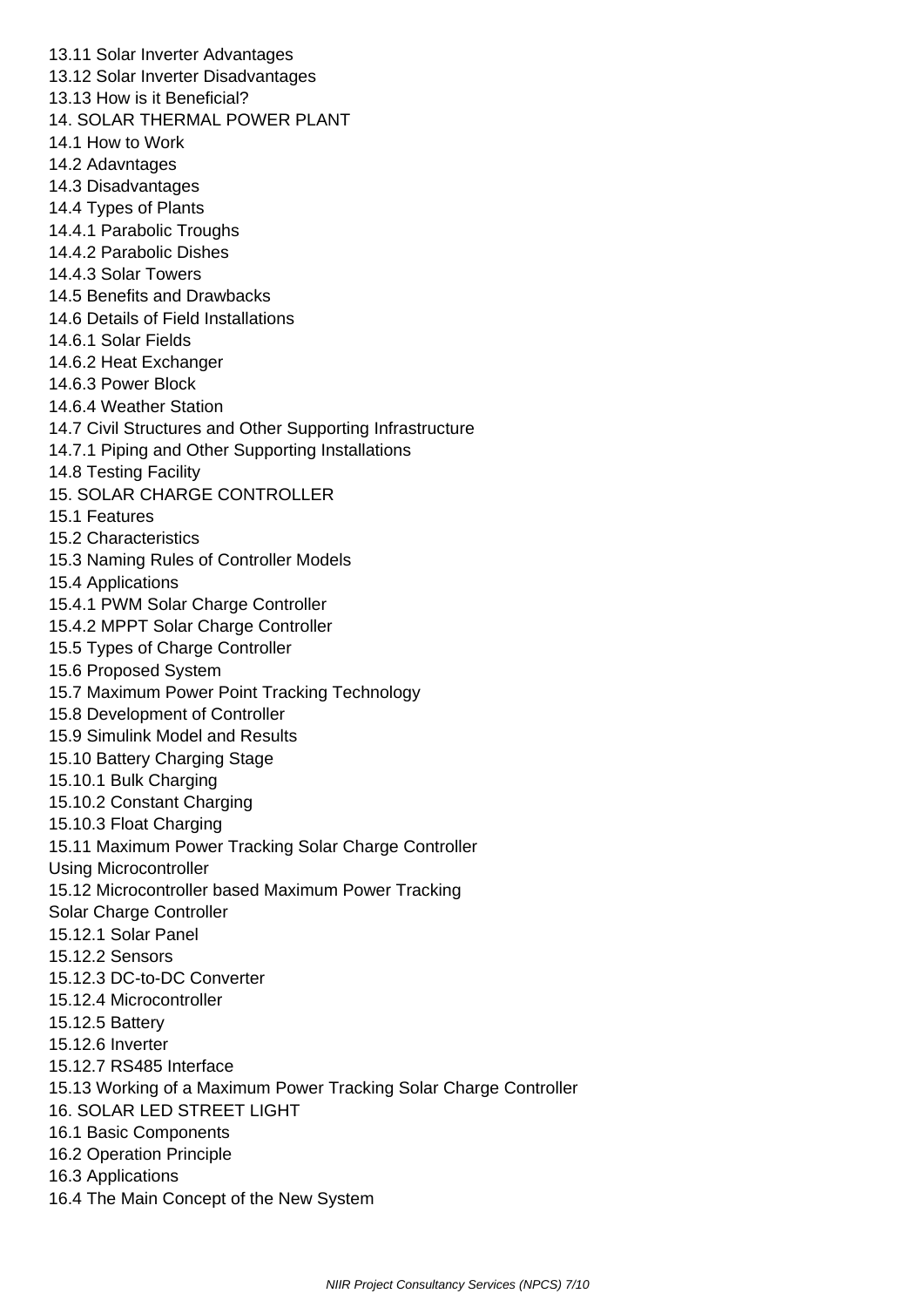16.5 System Prototype

- 16.6 Battery Discharge Controller Design
- 16.6.1 Hardware Design
- Power Supply Circuit
- Voltage Scaling Circuit
- LDR Sensor Circuit
- Microcontroller Unit
- LED Driving Circuit by PWM
- 16.6.2 Controller Software
- 17. START A SOLAR FARM BUSINESS
- 17.1 STEP 1: Plan the Business
- 17.1.1 What are the Costs Involved in Opening a Solar
- Farm Business?
- 17.1.2 What are the Ongoing Expenses for a Solar Farm Business?
- 17.1.3 Who is the Target Market?
- 17.1.4 How does a Solar Farm Business Make Money?
- 17.1.5 How Much can Charge Customers?
- 17.1.6 How Much Profit can a Solar Farm Business
- Make?
- 17.1.7 How can Make the Business more Profitable?
- 17.1.8 What will Name the Business?
- 17.2 STEP 2: Form a Legal Entity
- 17.2.1 What is an LLC?
- 17.3 STEP 3: Open a Business Bank Account
- 17.3.1 Open a Business Bank Account
- 17.4 STEP 4: Obtain Necessary Permits and Licenses
- 17.5 STEP 5: Get Business Insurance
- 17.6 STEP 6: Define Brand
- 17.6.1 How to Promote & Market a Solar Farm Business
- 17.6.2 How to Keep Customers Coming Back
- 17.7 STEP 7: Create Business Website
- 17.7.1 Here are the Main Reasons Why Shouldn't Delay Building r Website
- 17.8 Step 8: Set Up Business Phone System
- 18. SOLAR FARMS
- 18.1 Introduction
- 18.2 Types of Solar Farms: Community Solar and Utility-
- Scale Solar
- 18.2.1 Community Solar Farms
- 18.2.2 Utility-Scale Solar Farms
- 18.3 Benefits
- 18.4 How do Solar Panels and Solar Farms Work?
- 18.5 How Much Does a Solar Farm Cost?
- 18.6 What is the Largest Solar Farm in the World?
- 18.7 How Much Energy can a Solar Farm Produce?
- 18.8 Advantages
- 18.8.1 Environment-Friendly
- 18.8.2 Low-Maintenance
- 18.8.3 Quiet
- 18.8.4 Sustainable
- 18.9 Disadvantages of a Solar Farm
- 18.9.1 Costly Storage
- 18.9.2 Irregular Availability
- 18.9.3 Require Rare Materials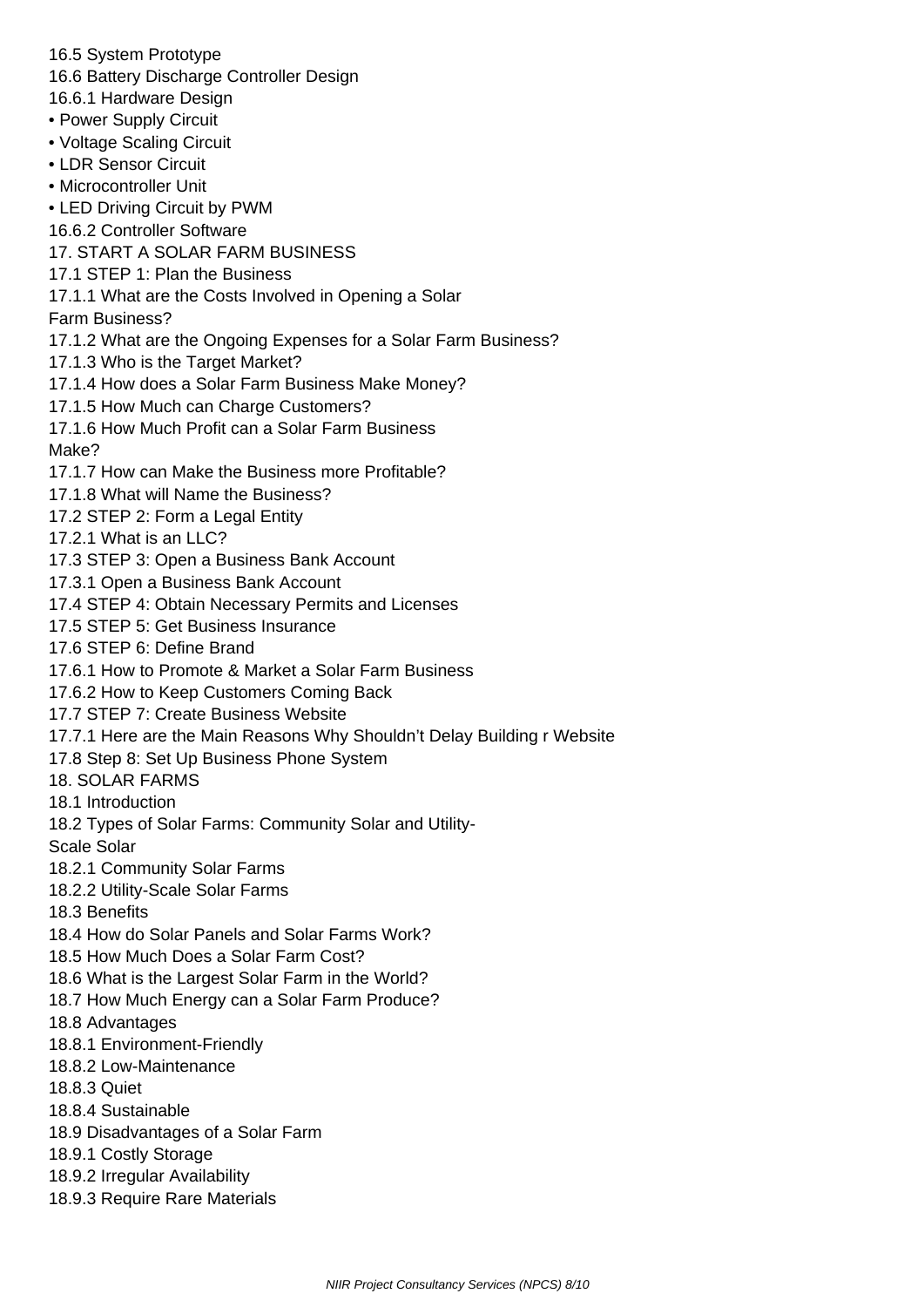- 18.10 What Else Happens in a Solar Farm?
- 18.11 Building a Solar Farm: How does it Work?
- 8.11.1 How many Acres do I Need for this Size of a Power Plant?
- 18.11.2 How will Electrical Connection Work?
- 18.11.3 How will I Clean and Maintain the Plant?
- 18.11.4 How Many Solar Panels will I Need?
- 18.11.5 What's a Good Price for My Solar Installation?
- 19. MANUFACTURING PROCESS OF SOLAR CELL MODULES
- 20. BIS SPECIFICATIONS
- 21. PLANT LAYOUT AND PROCESS FLOW CHART & DIAGRAMS
- 22. SOLAR PRODUCTS
- Solar Flat Plate Water Heater
- Solar Water Heater
- Solar Geyser
- Solar PCU
- Solar Inverter
- Solar Inverter Set
- Electrower PCU
- Solar Inverter
- Solar Home PCU
- Solar Charge Controller
- Solar Inverter Battery
- 23. PHOTOGRAPHS OF PLANT & MACHINERY WITH SUPPLIER'S CONTACT DETAILS
- Solar PV Laminator Machine
- Solar Panel Production Machine
- Solar Tabber and Stringer Machine
- Solar Cell Laser Scribing Machine
- Solar Cell Film Production Line
- Solar Cell Test Machine
- Solar Block Ice Machine
- Solar Framing Machine
- Solar Frame Punching Machine
- Solar Structure Machine
- EVA/Backsheet Cutting Machine
- Solar Cells Fiber Laser Scribing Machine
- Solar Cells Laser Cutting Machine
- Soldering Ribbon Cutting Machine
- Solar Module El Tester
- Solar Lay Up Table

## **About NIIR**

**NIIR PROJECT CONSULTANCY SERVICES (NPCS)** is a reliable name in the industrial world for offering integrated technical consultancy services. NPCS is manned by engineers, planners, specialists, financial experts, economic analysts and design specialists with extensive experience in the related industries.

Our various services are: Detailed Project Report, Business Plan for Manufacturing Plant, Start-up Ideas, Business Ideas for Entrepreneurs, Start up Business Opportunities, entrepreneurship projects, Successful Business Plan, Industry Trends, Market Research, Manufacturing Process, Machinery,